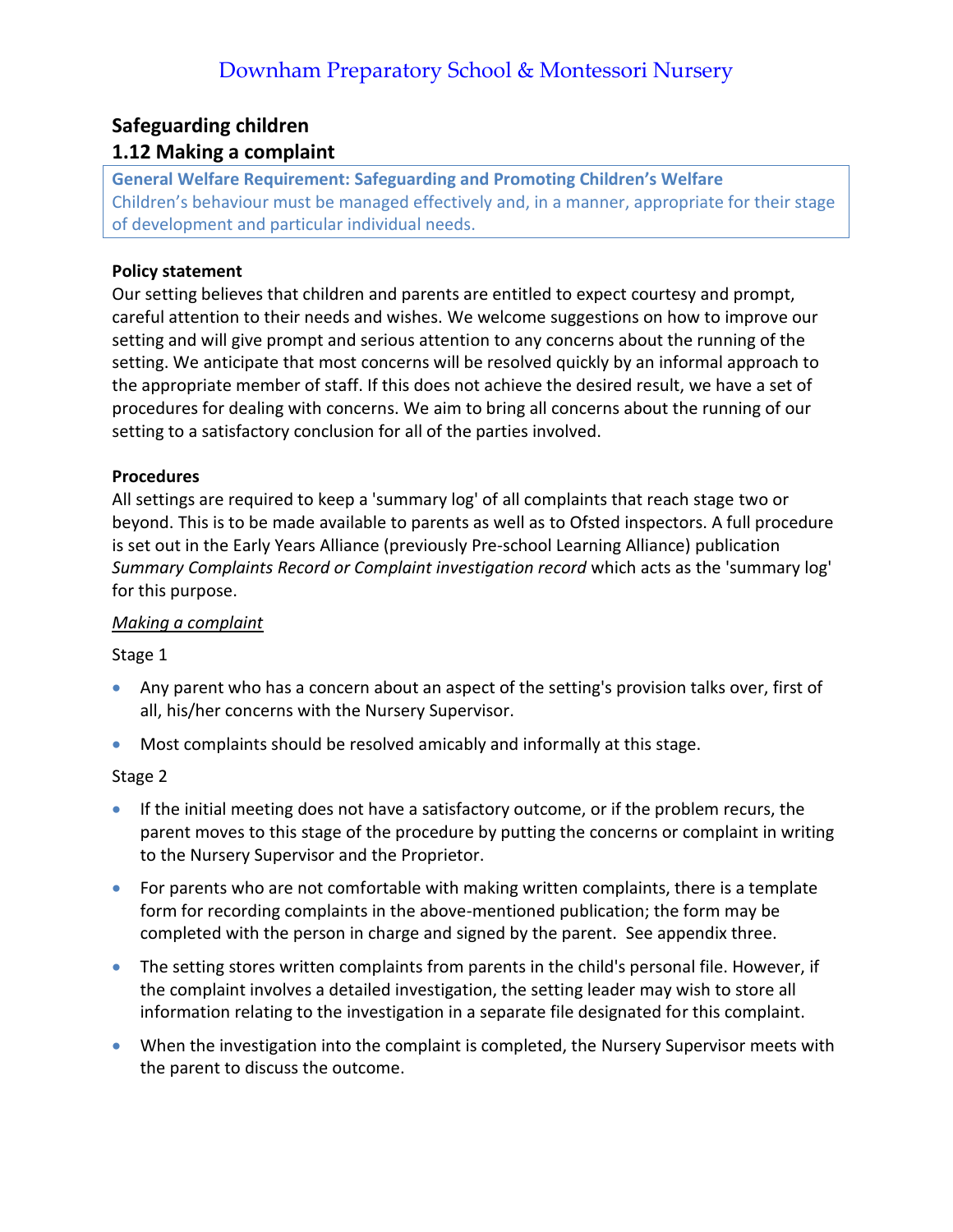# Downham Preparatory School & Montessori Nursery

- Parents must be informed of the outcome of the investigation within 28 days of making the complaint.
- When the complaint is resolved at this stage, the summative points are logged in the Complaints Summary Record.

### Stage 3

- If the parent is not satisfied with the outcome of the investigation, he or she requests a meeting with the Nursery Supervisor and the Proprietor of the school/Nursery. The parent should have a friend or partner present if required and the leader should have the support of the proprietor/principal present.
- An agreed written record of the discussion is made as well as any decision or action to take as a result. All of the parties present at the meeting sign the record and receive a copy of it.
- This signed record signifies that the procedure has concluded. When the complaint is resolved at this stage, the summative points are logged in the Complaints Summary Record.

### Stage 4

- If at the stage three meeting the parent and setting cannot reach agreement, an external mediator is invited to help to settle the complaint. This person should be acceptable to both parties, listen to both sides and offer advice. A mediator has no legal powers but can help to define the problem, review the action so far and suggest further ways in which it might be resolved.
- Staff or volunteers within the Early Years Alliance are appropriate persons to be invited to act as mediators
- The mediator keeps all discussions confidential. S/he can hold separate meetings with the setting personnel (Nursery Supervisor and Proprietor) and the parent, if this is decided to be helpful. The mediator keeps an agreed written record of any meetings that are held and of any advice s/he gives.

### Stage 5

- When the mediator has concluded her/his investigations, a final meeting between the parent, the Nursery Supervisor and the owner/proprietor is held. The purpose of this meeting is to reach a decision on the action to be taken to deal with the complaint. The mediator's advice is used to reach this conclusion. The mediator is present at the meeting if all parties think this will help a decision to be reached.
- A record of this meeting, including the decision on the action to be taken, is made. Everyone present at the meeting signs the record and receives a copy of it. This signed record signifies that the procedure has concluded.

*The role of the Office for Standards in Education, Children's Services and Skills (Ofsted) and the Norfolk Safeguarding Children Partnership (NSCB)*